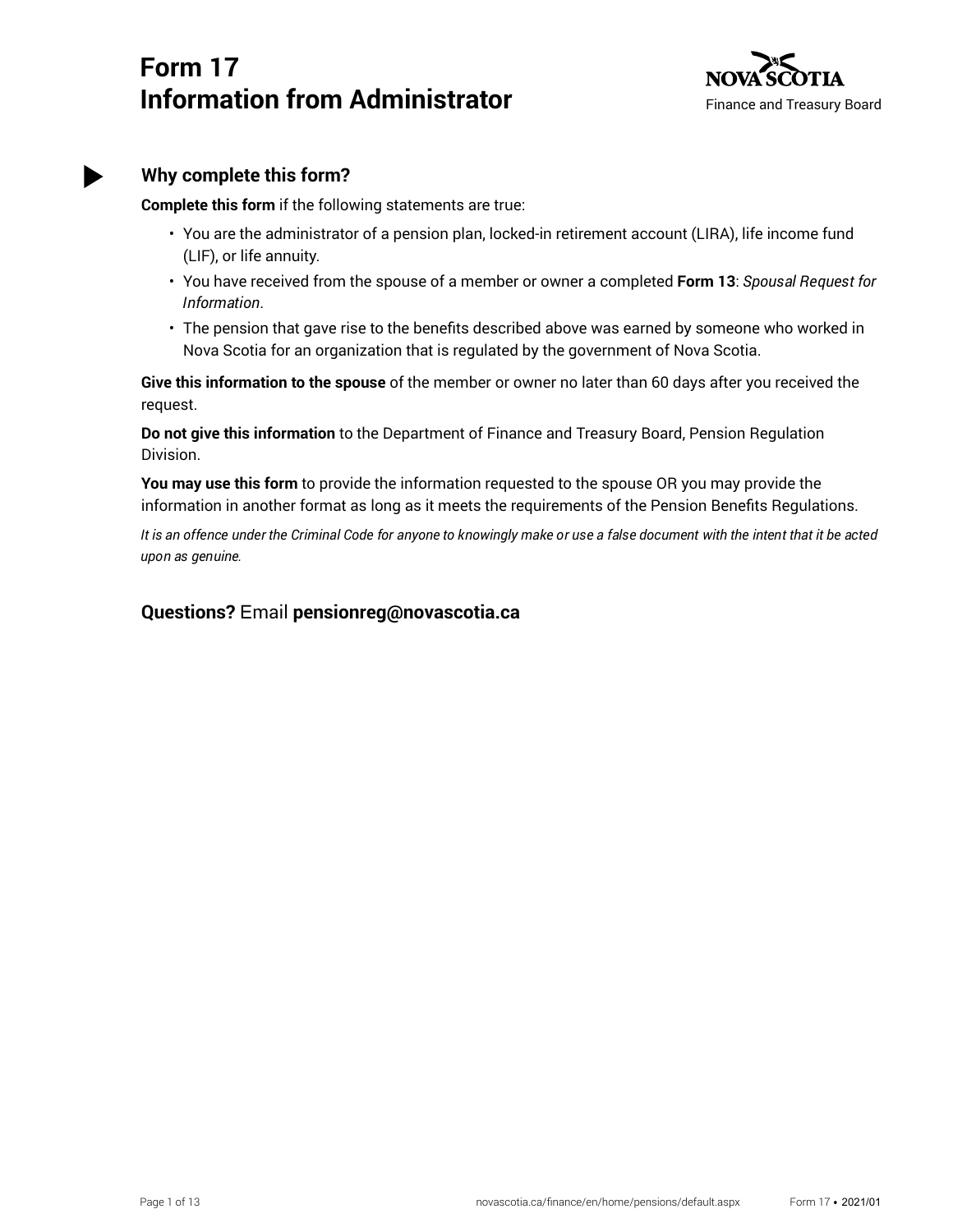#### **How we define spouse, domestic contract, member, owner, administrator, and YMPE**

#### **Spouse**

- The person the member or owner is married to.
- The person the member or owner is married to, if the marriage hasn't been legally ended.
- The person the member or owner thought they were married to, if they are still living together.
- The person the member or owner thought they were married to, if they have lived together in the last 12 months.
- The member or owner's registered domestic partner under the Vital Statistics Act.
- The person the member or owner has been living with in a conjugal relationship for at least one year, if neither is married to someone else.
- The person the member or owner has been living with in a conjugal relationship for at least three years, even if one or both of them are married to someone else.

#### **Domestic contract**

A domestic contract means

- a written agreement that provides for a division between spouses of a pension benefit, deferred pension, or pension
- a marriage contract as defined in the Matrimonial Property Act

**Member** – the member, former member, or retired member of a pension plan

**Note:** A person who had the right to some pension benefits earned by a spouse and is no longer in a relationship with that spouse is NOT considered a former member

**Owner** – the owner of a locked-in retirement account (LIRA), life income fund (LIF), or life annuity

**Administrator** – the administrator of a pension plan, a financial institution that looks after a LIRA or LIF, or a life insurance company that looks after a life annuity

**YMPE (Year's Maximum Pensionable Earnings)** – the maximum amount of earnings used to calculate contributions and pensions under the Canada Pension Plan. This changes from year to year

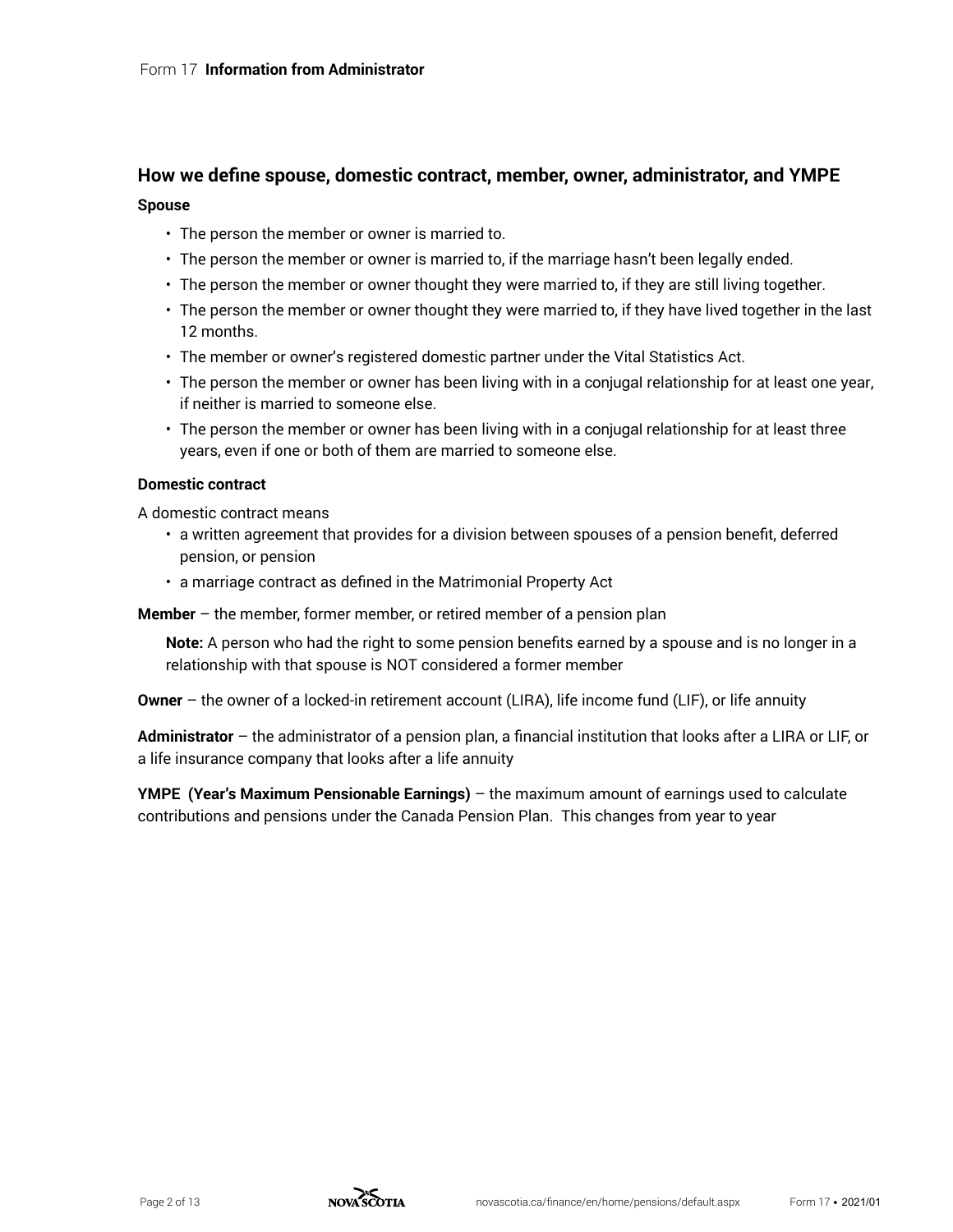# **Form 17 Information**

**From** the administrator of a pension plan, LIRA, LIF, or life annuity

**To** the spouse of a pension plan member or owner of a LIRA, LIF, or life annuity

The following information responds to your request – **Form 13**: *Spousal Request for Information* received on (yyyy/mm/dd):

## G **Information about the pension plan, LIRA, LIF, or life annuity**

Name of pension plan:

|                       | Registration number:                                                                                                                                 |                                                                                     |
|-----------------------|------------------------------------------------------------------------------------------------------------------------------------------------------|-------------------------------------------------------------------------------------|
|                       | Account number of LIRA, LIF or life annuity:                                                                                                         | <u> 1989 - John Stein, Amerikaansk politiker (* 1908)</u>                           |
| $\blacktriangleright$ | Information about the member or owner                                                                                                                |                                                                                     |
|                       | Last name:                                                                                                                                           |                                                                                     |
|                       | First name:<br><u> 1989 - Johann Barn, mars ann an t-Amhainn an t-Amhainn an t-Amhainn an t-Amhainn an t-Amhainn an t-Amhainn an</u>                 | Middle name:                                                                        |
|                       | Address:<br><u> 1989 - Andrea Andrew Maria (h. 1989).</u>                                                                                            |                                                                                     |
|                       | Postal code:<br><u> 1990 - Johann Barbara, martin d</u>                                                                                              | Phone number:                                                                       |
|                       | Identification number:                                                                                                                               |                                                                                     |
|                       | Date of birth (yyyy/mm/dd):<br><u> 1980 - Jan Barbara Barbara, política establecente de la propia de la propia de la propia de la propia de la p</u> |                                                                                     |
| $\blacktriangleright$ | on the member or owner's behalf, if one has been designated.                                                                                         | Information about a contact person authorized to communicate with the administrator |
|                       | Last name of contact person:                                                                                                                         |                                                                                     |
|                       | First name:                                                                                                                                          | Middle name:                                                                        |

|                       | First name:                                | Middle name:  |
|-----------------------|--------------------------------------------|---------------|
|                       | Company name, if there is one:             |               |
|                       | Address:                                   |               |
|                       | Postal code:                               | Phone number: |
| $\blacktriangleright$ | Information about the spouse<br>Last name: |               |
|                       | First name:<br>Address:                    | Middle name:  |
|                       | Postal code:                               | Phone number: |

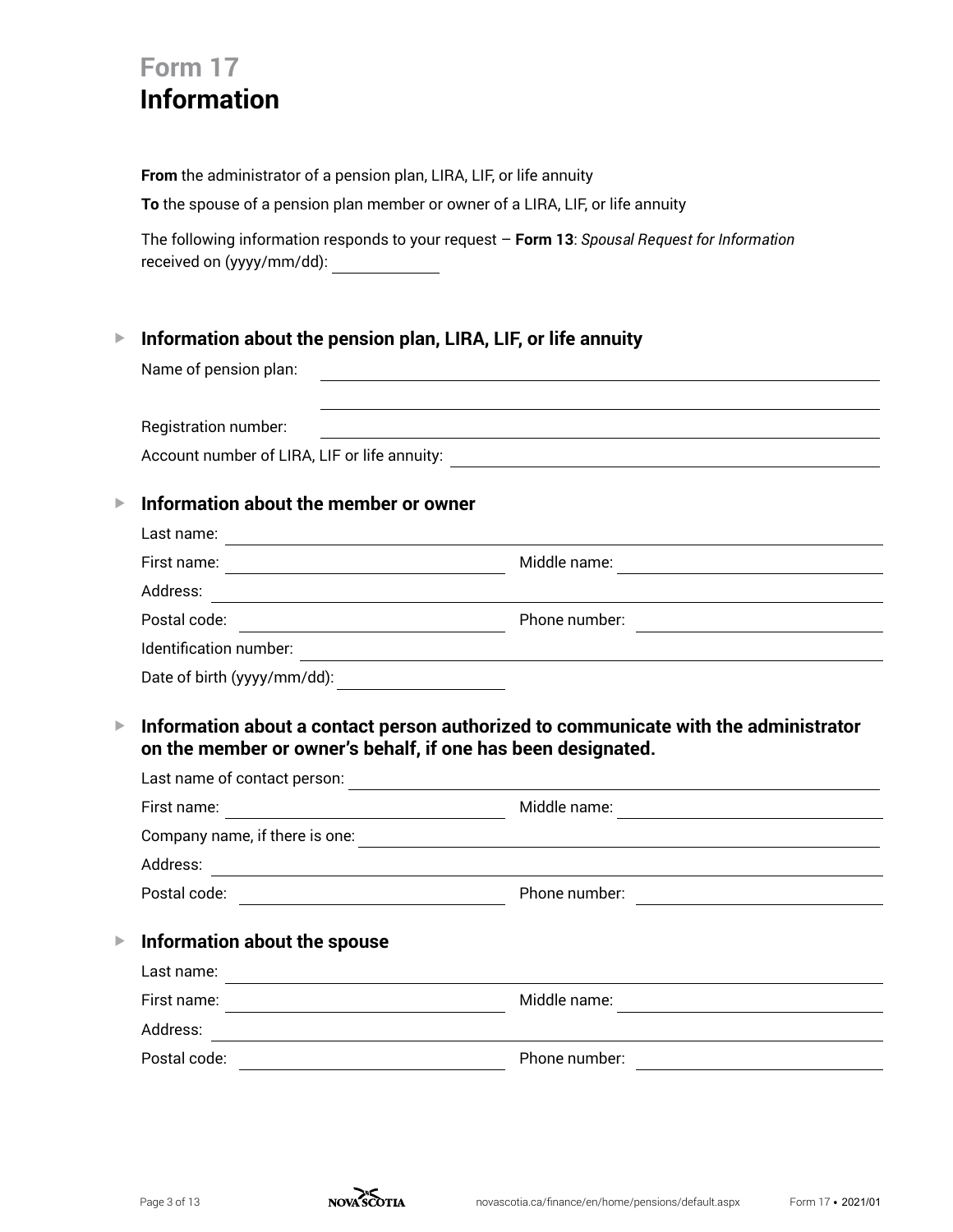## G **Information about a contact person authorized to communicate with the administrator on the spouse's behalf, if one has been designated.**

|   | Last name of contact person:                                                                       | <u> 1989 - Johann Harry Barn, mars ar breist fan de Fryske kommunent (</u> |
|---|----------------------------------------------------------------------------------------------------|----------------------------------------------------------------------------|
|   | First name:                                                                                        | Middle name:<br><u> 1989 - Johann Barbara, martxa alemaniar a</u>          |
|   |                                                                                                    |                                                                            |
|   | Address:<br><u> 1980 - Johann Barn, mars an t-Amerikaansk politiker (</u>                          |                                                                            |
|   |                                                                                                    |                                                                            |
| ▶ | Information about the spousal relationship                                                         |                                                                            |
|   | The spousal relationship began on the following date: (Choose only one)                            |                                                                            |
|   | on date of the marriage (yyyy/mm/dd):                                                              |                                                                            |
|   |                                                                                                    | on the date that began a domestic partnership (yyyy/mm/dd):                |
|   | on the date the spouses began living together in<br>( )<br>a common-law relationship (yyyy/mm/dd): |                                                                            |
|   | on the date that appears in a court order (yyyy/mm/dd):                                            |                                                                            |
|   | on a date jointly chosen by the spouses (yyyy/mm/dd):                                              |                                                                            |
|   | The spousal relationship ended on the following date: (Choose only one)                            |                                                                            |
|   | on the date the spouses separated with no likelihood<br>of getting back together (yyyy/mm/dd):     |                                                                            |
|   | on the date the divorce was granted (yyyy/mm/dd):                                                  |                                                                            |
|   | on the date that appears in a court order (yyyy/mm/dd): ________________________                   |                                                                            |
|   | on a date jointly chosen by the spouses (yyyy/mm/dd):                                              |                                                                            |
|   | ( )                                                                                                |                                                                            |
|   | Document on file to support the separation date:                                                   |                                                                            |
|   | Joint declaration of period of spousal relationship                                                |                                                                            |
|   | Copy of court order or domestic contract                                                           |                                                                            |
|   | There is no proof of a separation date                                                             |                                                                            |
| ▶ | Information about the member or owner's benefit subject to division                                |                                                                            |
|   | Type of retirement plan and member status (Choose all that apply)                                  |                                                                            |
|   | Pension plan. See appendix A                                                                       |                                                                            |

- □ LIRA or LIF. See appendix B
- $\Box$  Life annuity. See appendix C

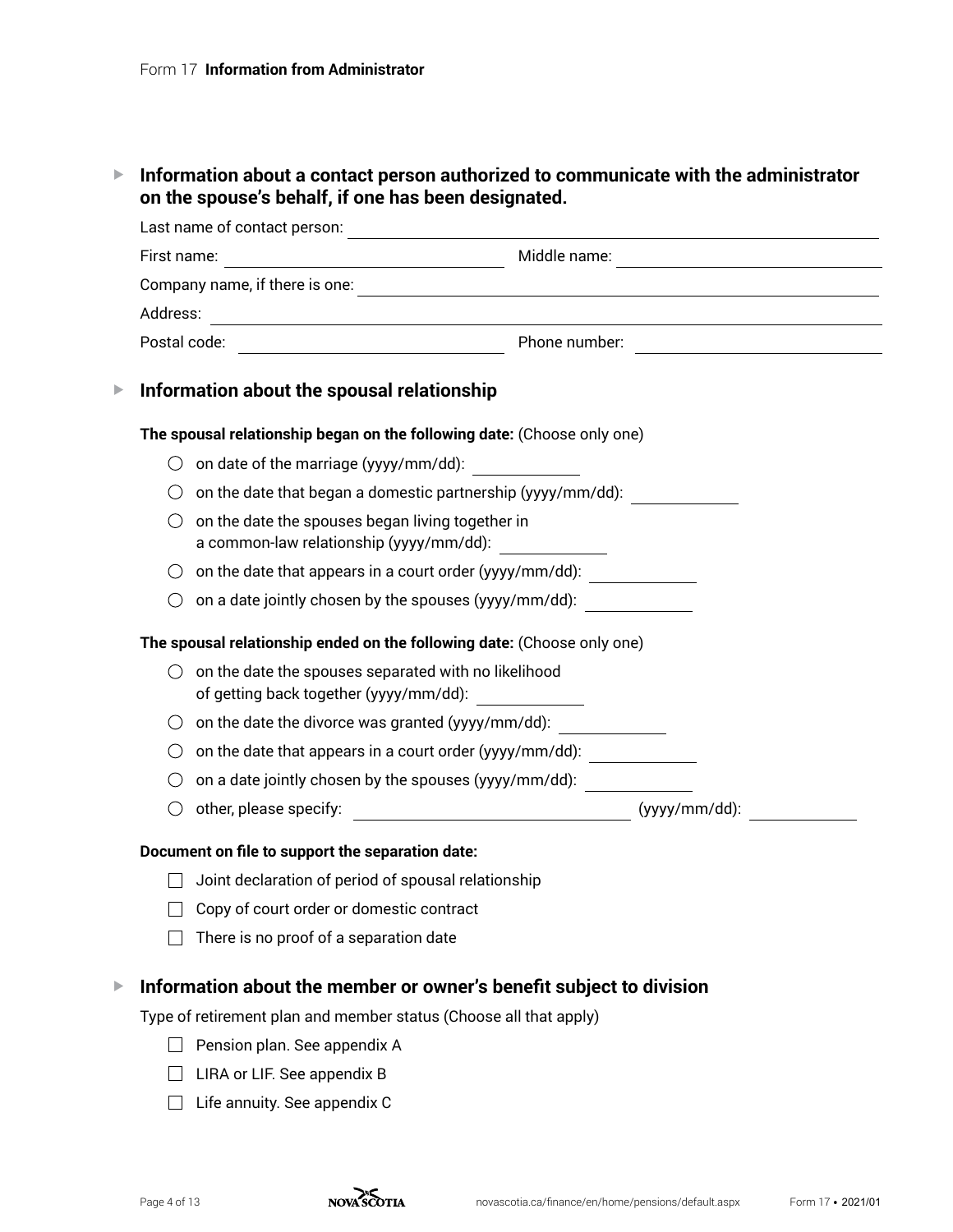## ▶ **Certification**

#### **I declare that I am**

- $\bigcirc$  the administrator of the plan
- $\bigcirc$  an agent or representative of the administrator authorized to complete this form and sign this certification

**I certify** that, to the best of my knowledge, the information in this form and in all appendices and attachments is true and accurate.

|            | Name of administrator or administrator's authorized agent or representative: |
|------------|------------------------------------------------------------------------------|
| Signature: | Date (yyyy/mm/dd):                                                           |

G **Information about the administrator or the administrator's authorized agent or representative if one has been designated:**

| Last name:         | First name: |
|--------------------|-------------|
| Position or title: |             |
| Company name:      |             |
| Address:           |             |
| Postal code:       | Email:      |
| Phone number:      | Fax number: |

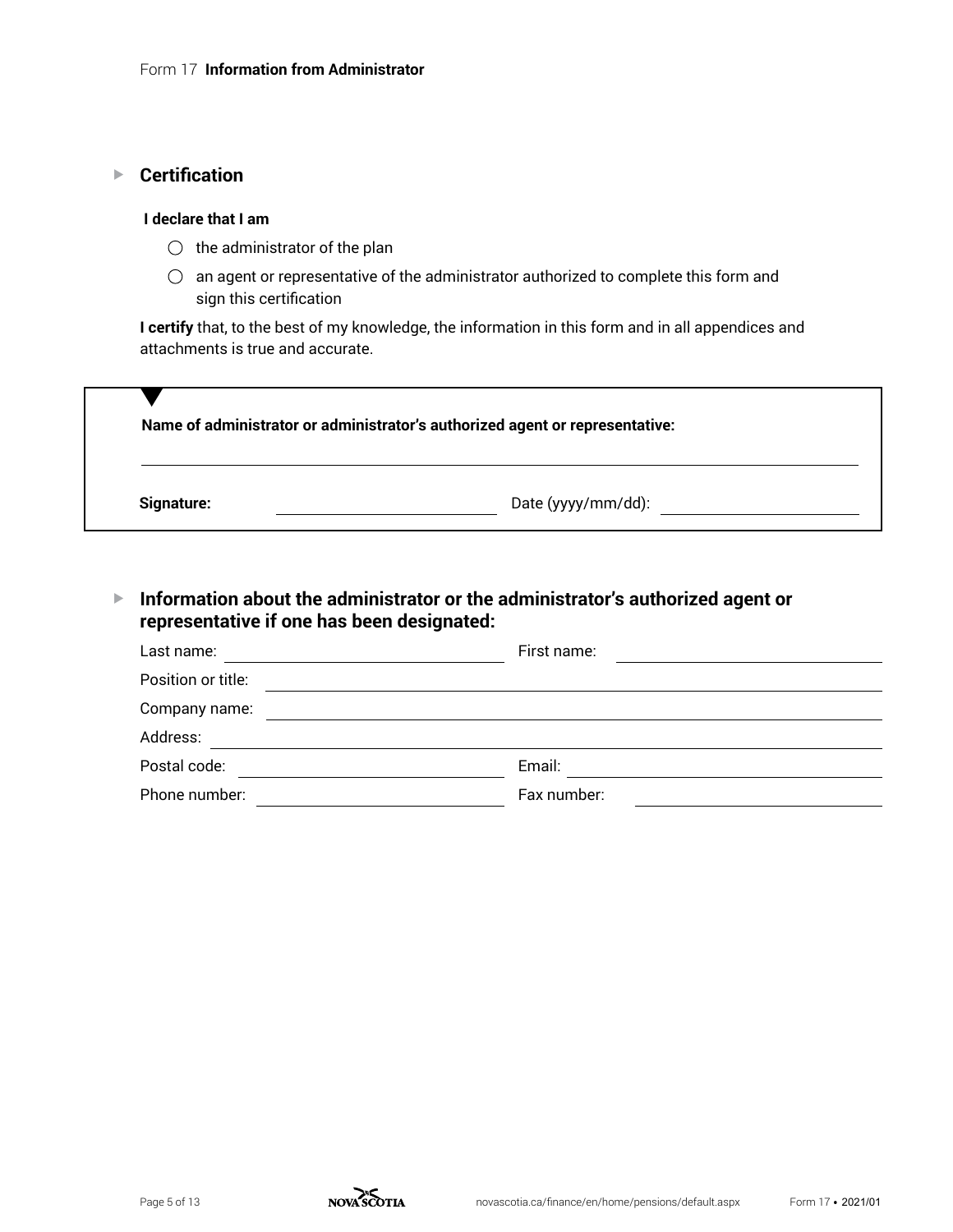# **Form 17 Appendix A: Pension plan**

## **1** G **Information about the pension plan and benefits**

#### **Plan type:**

- $\bigcirc$  single-employer pension plan
- $\bigcirc$  jointly-sponsored pension plan
- $\bigcirc$  multi-employer pension plan
- $\bigcirc$  individual pension plan
- $\bigcirc$  other  $\qquad \qquad$

#### **Benefit type:**

- $\circlearrowright$  final average earnings: final \_\_\_\_\_\_\_\_\_\_\_\_\_\_\_ of last \_\_\_\_\_\_\_\_\_\_\_\_\_\_\_\_ years
- best average earnings: best of last years
- $\bigcirc$  career average earnings
- $\bigcirc$  flat benefit
- $\bigcirc$  defined contribution
- $\bigcirc$  other  $\qquad \qquad$

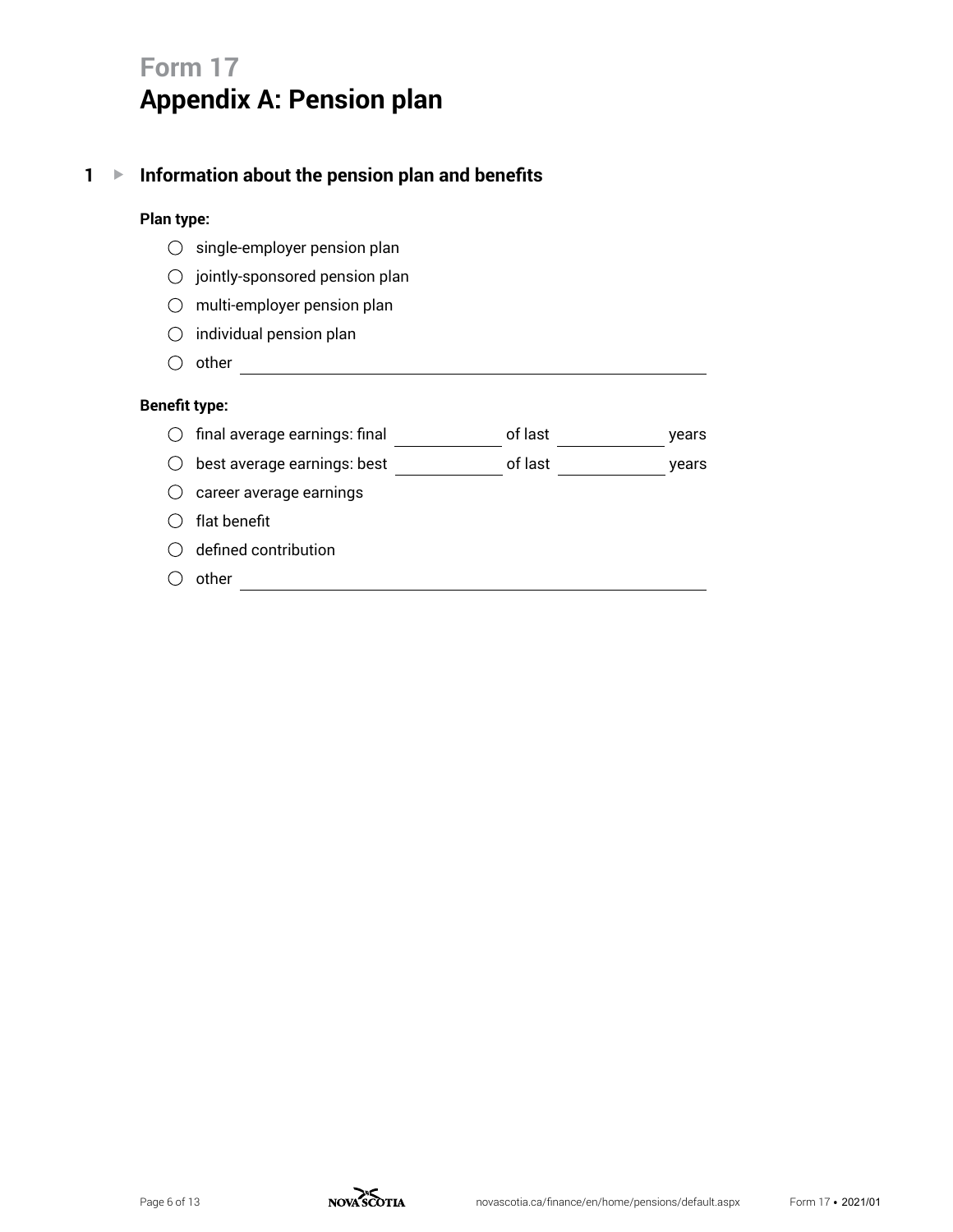## **2** G **Information for retired members**

| The retired member joined the pension plan on (yyyy/mm/dd):                                                                                                                                            |
|--------------------------------------------------------------------------------------------------------------------------------------------------------------------------------------------------------|
| Total pensionable service accumulated by the retired member during<br>the entire period of employment as of the separation date: _____________________                                                 |
| Total pensionable service accumulated by the retired member during                                                                                                                                     |
| <b>Payments to member</b>                                                                                                                                                                              |
| monthly<br>( )                                                                                                                                                                                         |
| annual                                                                                                                                                                                                 |
| <b>Amount of payments</b>                                                                                                                                                                              |
| \$<br>__________________________ from the separation date to date of death                                                                                                                             |
| <b>Bridging supplement</b>                                                                                                                                                                             |
| $\bigcirc$ not applicable                                                                                                                                                                              |
| $\circ$ \$ $\qquad \qquad$ to be paid from the separation date to age $\qquad \qquad$                                                                                                                  |
| 2nd bridging supplement                                                                                                                                                                                |
| $\bigcirc$ not applicable                                                                                                                                                                              |
| $\circledcirc$ \$ $\qquad \qquad$ to be paid from the separation date to age $\qquad \qquad$                                                                                                           |
| Is the pension indexed?                                                                                                                                                                                |
| Yes                                                                                                                                                                                                    |
| No<br>( )                                                                                                                                                                                              |
| Survivor benefit - following the death of the member                                                                                                                                                   |
| $\bigcirc$ There is no survivor benefit payable upon the death of the member.                                                                                                                          |
| $\bigcirc$ The survivor benefit is $\qquad \qquad \text{``}$ of the member's lifetime pension which<br>is payable for the lifetime of the spouse.                                                      |
| The number of remaining guaranteed payments of the member's lifetime pension<br>( )<br>from the separation date is<br>$\mathcal{L}=\mathcal{L}^{\mathcal{L}}$ . The set of $\mathcal{L}^{\mathcal{L}}$ |
| The spouse's share of the bridging supplement is paid for a minimum of<br>payments                                                                                                                     |
| Payments when no survivor benefit is payable - following the death of the member                                                                                                                       |
| The spouse's share of the member's lifetime pension is paid for a minimum of<br>payments.                                                                                                              |
| The spouse's share of the member's bridging supplement is paid for a minimum of<br>( )<br>payments.                                                                                                    |
| <b>Payments to spouse</b>                                                                                                                                                                              |
| The spouse is entitled to a share of the pension paid to the retired member. Based on the information<br>% of the benefit being paid.<br>provided, this would be                                       |

**Transfer options –**No options available.

### **END OF INFORMATION FOR RETIRED MEMBERS.**

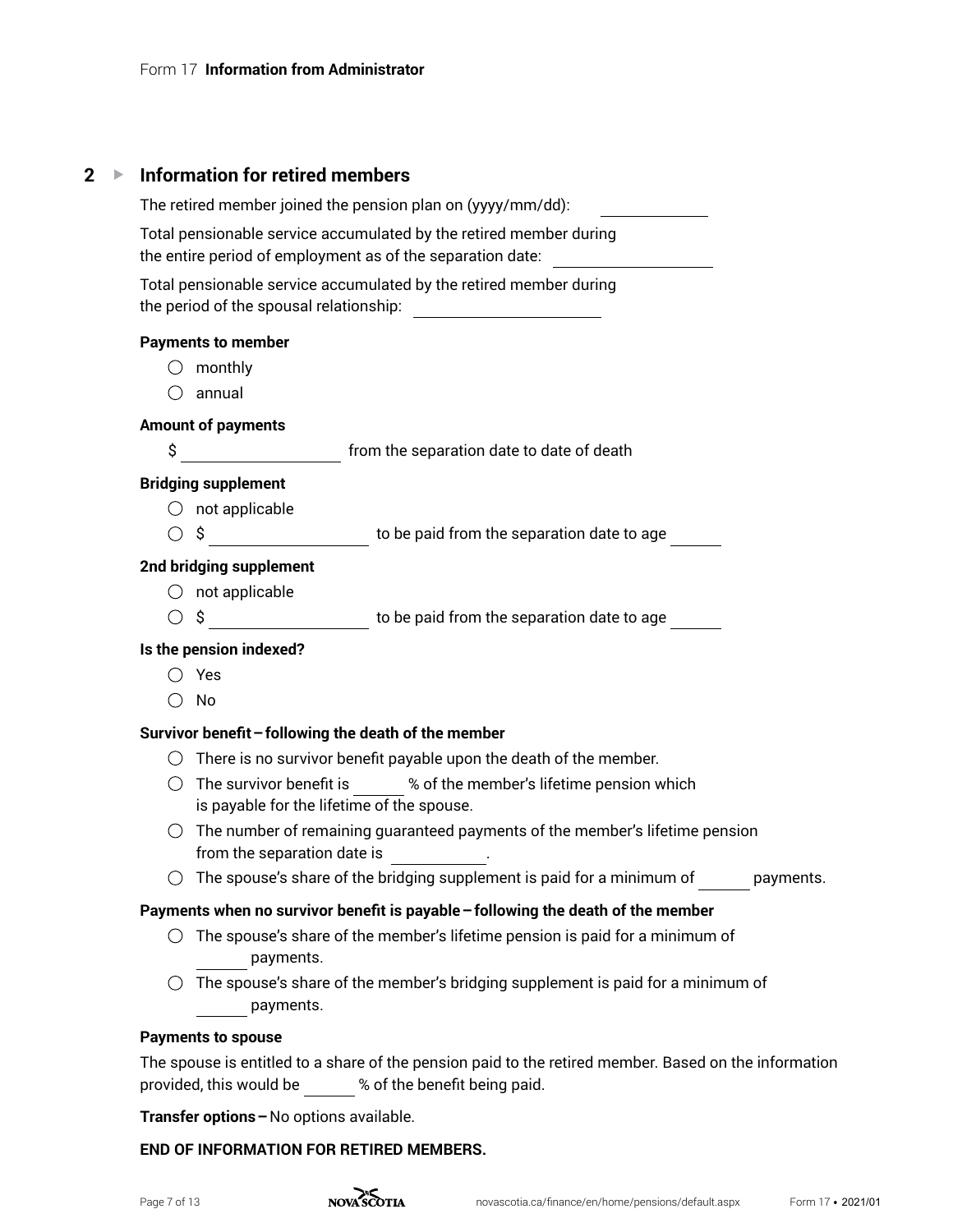| <b>Information for defined benefits</b>                                                                                                                                                          |
|--------------------------------------------------------------------------------------------------------------------------------------------------------------------------------------------------|
| Total pensionable service accumulated by the member during the entire period<br>of employment as of the separation date:                                                                         |
| Total pensionable service accumulated by the member during the period                                                                                                                            |
| Normal retirement age:                                                                                                                                                                           |
| Early retirement age or options:                                                                                                                                                                 |
|                                                                                                                                                                                                  |
| <u> 1989 - Johann Stoff, amerikansk politiker (d. 1989)</u>                                                                                                                                      |
|                                                                                                                                                                                                  |
| and the control of the control of the control of the control of the control of the control of the control of the<br><b>Defined benefit formula:</b>                                              |
| $\bigcirc$ not applicable<br>◯                                                                                                                                                                   |
|                                                                                                                                                                                                  |
| Canada Pension Plan (CPP) or Old Age Security (OAS) offset formula:                                                                                                                              |
| $\bigcirc$ not applicable                                                                                                                                                                        |
| O                                                                                                                                                                                                |
| <u> 1989 - Johann John Stein, markin fan it ferstjer fan it ferstjer fan it ferstjer fan it ferstjer fan it fers</u><br>CPP or OAS integration formula and average YMPE used in the calculation: |
| $\bigcirc$ not applicable                                                                                                                                                                        |
| $\left( \right)$                                                                                                                                                                                 |
| <b>Normal form of pension:</b>                                                                                                                                                                   |
| Ancillary benefits (bridging, disability, etc.)                                                                                                                                                  |
| $\bigcirc$ not applicable                                                                                                                                                                        |
| details:                                                                                                                                                                                         |
| Age when bridging benefits end:                                                                                                                                                                  |
| not applicable                                                                                                                                                                                   |
|                                                                                                                                                                                                  |
| <b>Consent benefits:</b>                                                                                                                                                                         |
| not applicable                                                                                                                                                                                   |
| details:<br><u> 1980 - Jan Stein Berlin, amerikansk politiker (</u>                                                                                                                              |
| Minimum benefit formula:                                                                                                                                                                         |
| not applicable                                                                                                                                                                                   |

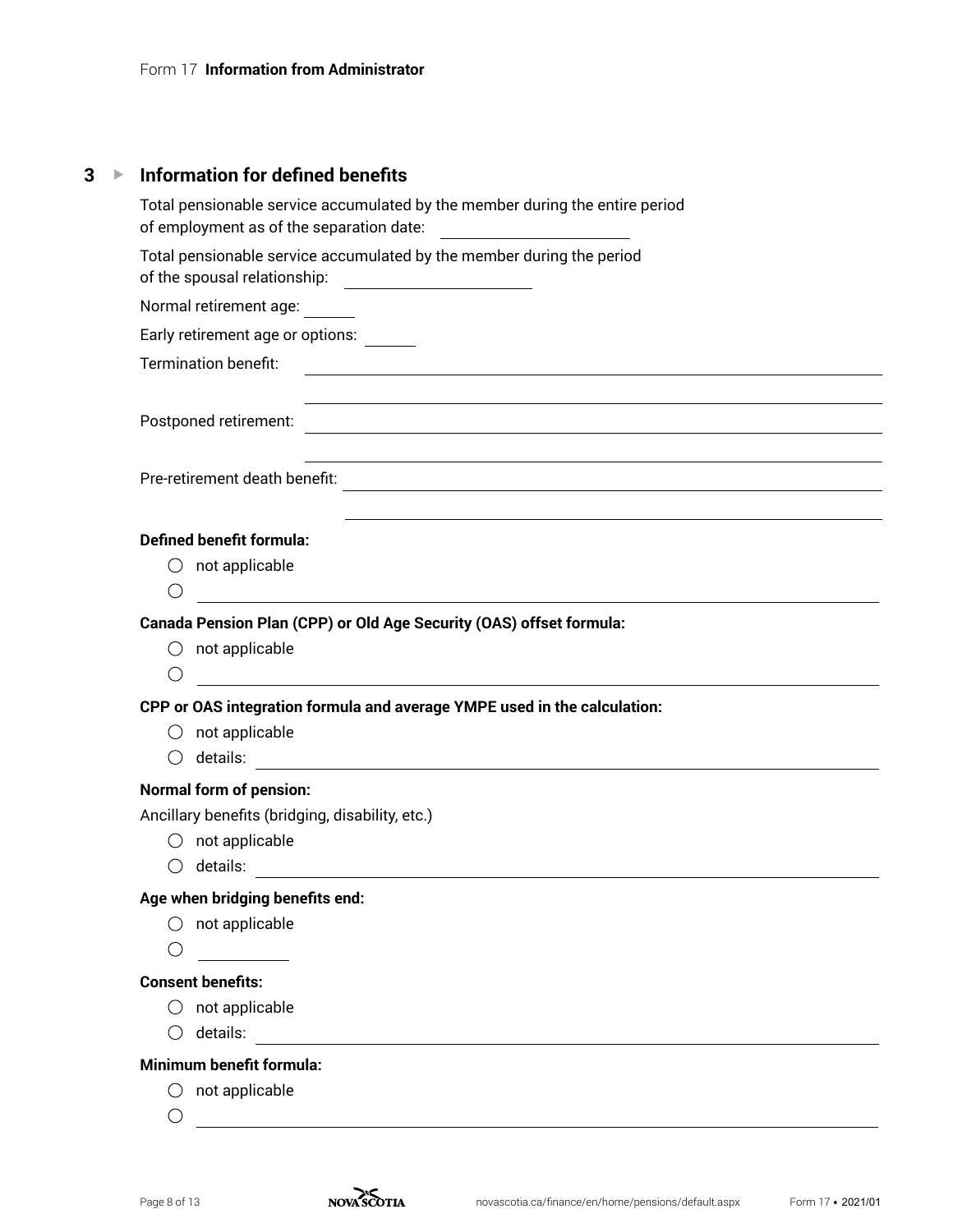|     | <b>Pre-retirement indexation:</b>                                                                                                   |
|-----|-------------------------------------------------------------------------------------------------------------------------------------|
|     | $\bigcirc$ not applicable                                                                                                           |
|     | $\bigcirc$ details:                                                                                                                 |
|     | <b>Post-retirement indexation:</b>                                                                                                  |
|     | $\bigcirc$ not applicable                                                                                                           |
|     |                                                                                                                                     |
|     | <b>Other relevant provisions:</b>                                                                                                   |
|     | $\bigcirc$ not applicable                                                                                                           |
|     |                                                                                                                                     |
|     | Average pensionable annual salary, if required for the defined benefit pension formula:                                             |
|     | $\bigcirc$ not applicable                                                                                                           |
|     | $\circ$ \$                                                                                                                          |
|     | Total optional contributions as of the separation date:                                                                             |
|     | $\bigcirc$ not applicable                                                                                                           |
|     |                                                                                                                                     |
|     | Total additional voluntary contributions as of the separation date:                                                                 |
|     | $\bigcirc$ not applicable                                                                                                           |
|     | $\circ$ \$ $\overline{\qquad \qquad }$                                                                                              |
|     | Accumulated lifetime pension as of the separation date:                                                                             |
|     | $\circledcirc$ monthly \$                                                                                                           |
|     |                                                                                                                                     |
|     | Accumulated bridging or supplemental benefit as of the separation date:                                                             |
|     | $\bigcirc$ not applicable                                                                                                           |
| ( ) | monthly \$<br><u> 1989 - Johann Barn, mars ann an t-Amhain Aonaich an t-Aonaich an t-Aonaich an t-Aonaich an t-Aonaich an t-Aon</u> |
|     |                                                                                                                                     |
|     | <b>Canada Pension Plan reduction at age 65:</b>                                                                                     |
|     | $\bigcirc$ not applicable                                                                                                           |
|     | $\circ$ \$                                                                                                                          |
|     | <b>Member's age at separation date:</b>                                                                                             |
|     |                                                                                                                                     |
|     | Transfer options - No options available.                                                                                            |
|     |                                                                                                                                     |

**END OF INFORMATION FOR DEFINED BENEFITS.** See *Next steps*–question 5 on page 11.

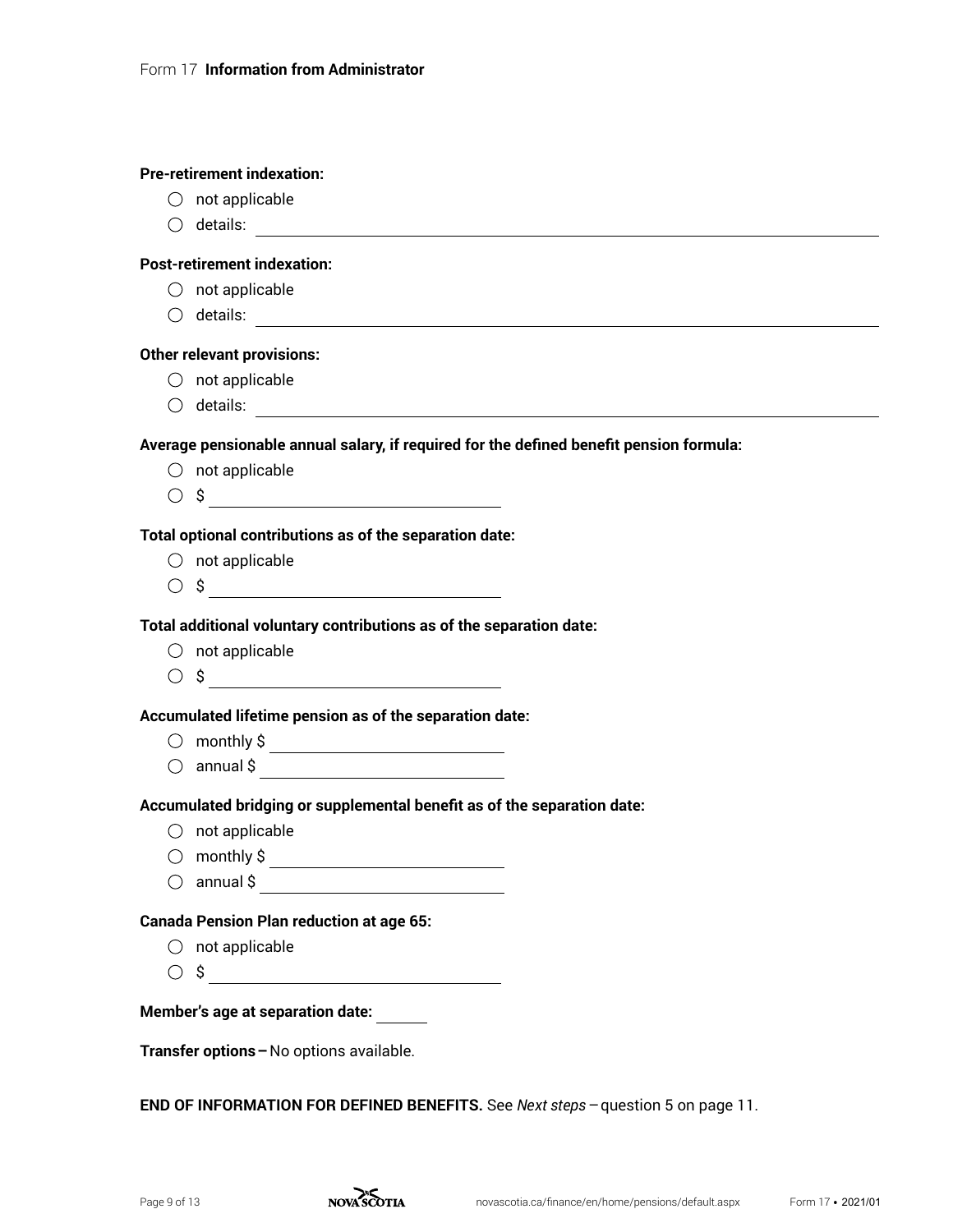# **4** G **Information for defined contribution benefits**

| Normal retirement age:                                                                                                                                                                                                                |
|---------------------------------------------------------------------------------------------------------------------------------------------------------------------------------------------------------------------------------------|
|                                                                                                                                                                                                                                       |
| Termination benefit:<br><u> 1989 - Johann Stoff, deutscher Stoff, der Stoff, der Stoff, der Stoff, der Stoff, der Stoff, der Stoff, der S</u>                                                                                         |
| Postponed retirement:                                                                                                                                                                                                                 |
|                                                                                                                                                                                                                                       |
| The maximum share of the defined contribution benefit that may be assigned and transferred to the<br>spouse is 50% of the benefit earned during the relationship. Based on the information provided, this would<br>be: %              |
| Total value of contributions including interest or investment earnings attributable to the member as of the<br>separation date or the last day of the month immediately before the separation date:<br>$\int$ $\frac{1}{\sqrt{2\pi}}$ |
| Based on the information provided above, the maximum sum to be given to the spouse is:<br>$\circ$                                                                                                                                     |
| Total additional voluntary contributions including interest or investment earnings attributable to the<br>member as of the separation date or the last day of the month immediately before the separation date:<br>\$                 |
| Note: There is no limit to the amount of additional voluntary contributions that may be assigned and<br>transferred to the spouse.                                                                                                    |
| <b>Transfer options</b>                                                                                                                                                                                                               |
| option to transfer share of the pension benefit to a LIRA or LIF. Spouse must be 55 years old<br>( )<br>or older during the calendar year for a transfer to a LIF                                                                     |

- $\bigcirc$  option to transfer share of the pension benefit to a pension plan
- $\bigcirc$  option to become a limited member of the pension plan

#### END OF INFORMATION FOR DEFINED CONTRIBUTION BENEFITS.

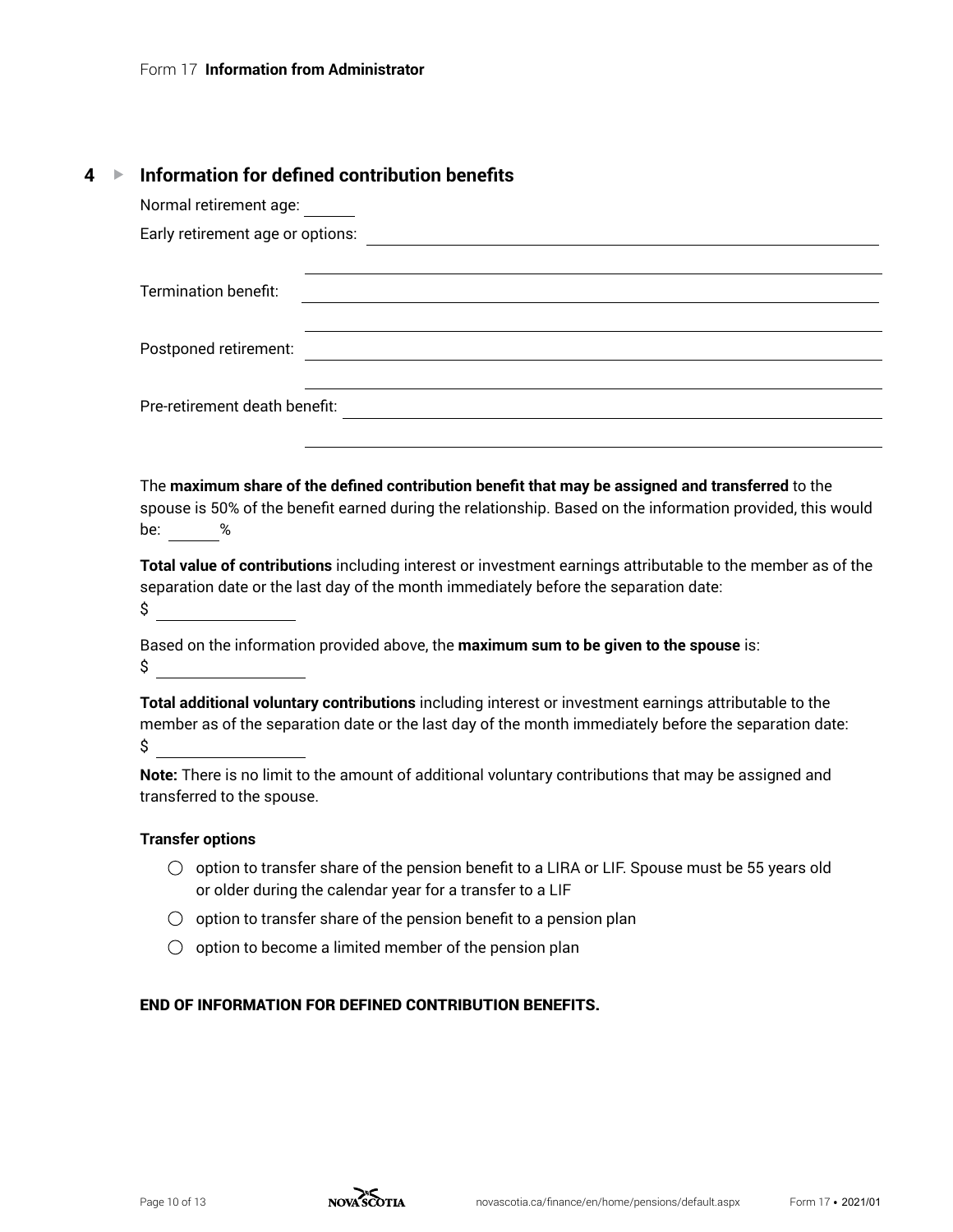#### **5** ► Next steps

If you want to receive a proportionate share of the retired member's pension, or if you want to become a limited member of the pension plan, complete **Form 14**: *Request to Become a Limited Member* and send it to the administrator of the pension plan.

If you want to receive a proportionate share of the member's defined contribution benefit, complete **Form 15:** *Request to Transfer* and sent it to the administrator.

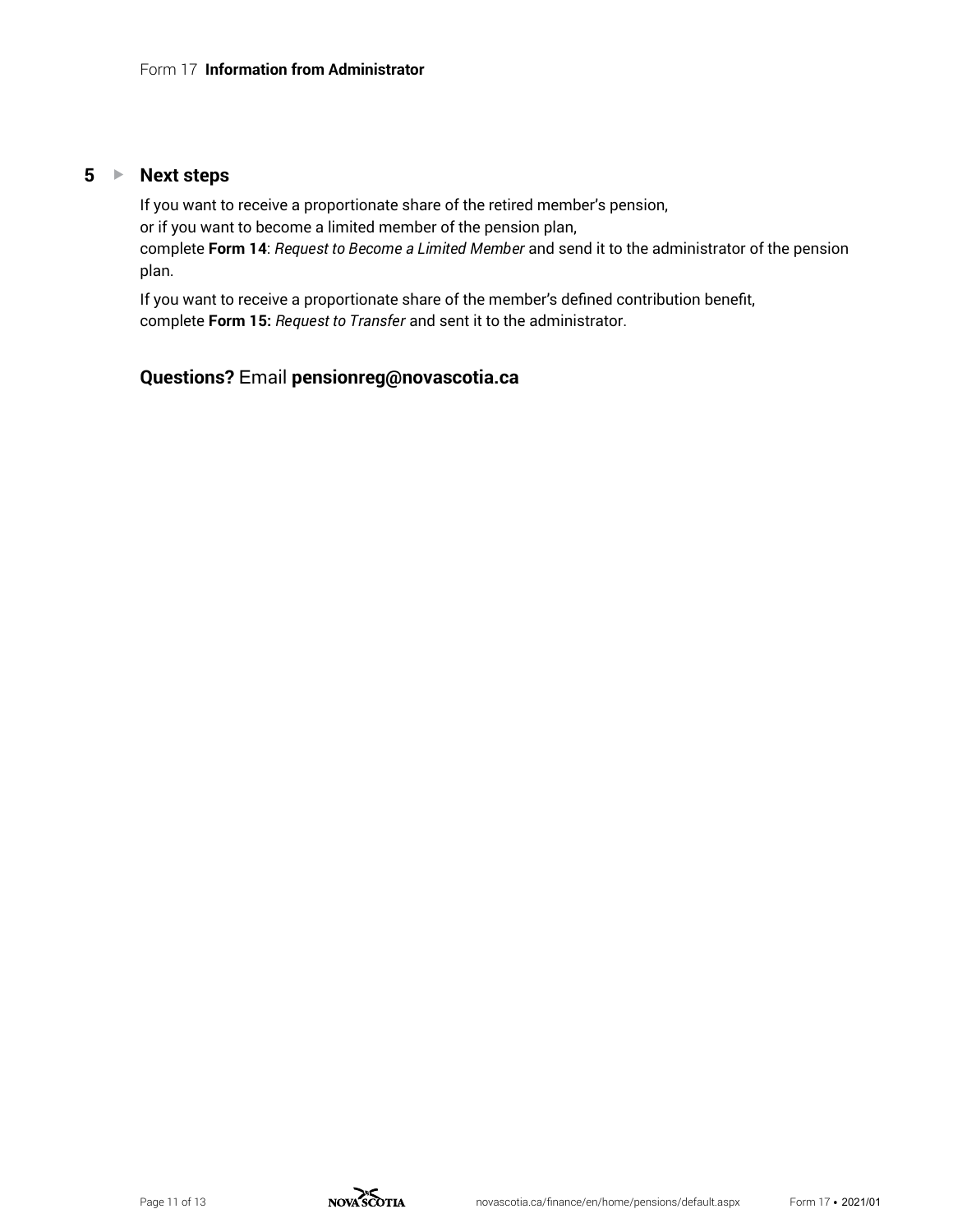# **Form 17 Appendix B: LIRA or LIF**

The retired owner joined the pension plan on (yyyy/mm/dd):

Total pensionable service accumulated by the owner during their entire period of employment as of the separation date:  $\sim$ 

Total pensionable service accumulated by the owner during the period of the spousal relationship: \$

The maximum share of the LIRA or LIF that may be assigned and transferred to the spouse is 50% of the benefit earned during the relationship. Based on the information provided, this would be:  $\frac{1}{8}$ 

Total value of contributions including interest or investment earnings attributable to the owner as of the separation date or the last day of the month immediately before the separation date: \$

Based on the information provided above, the sum to be given to the spouse is:  $\mathsf{\$}$ 

## ▶ Transfer options

- $\circlearrowright$  option to transfer share of the LIRA or LIF to the spouse's LIRA or LIF. Spouse must be 55 years old or older during the calendar year for a transfer to a LIF
- $\bigcirc$  option to transfer a share of the LIRA or LIF to a pension plan

### ▶ **Next** steps

If you want to receive a proportionate share of the owner's LIRA or LIF, complete **Form 15**: *Request to Transfer* and send it to the administrator.